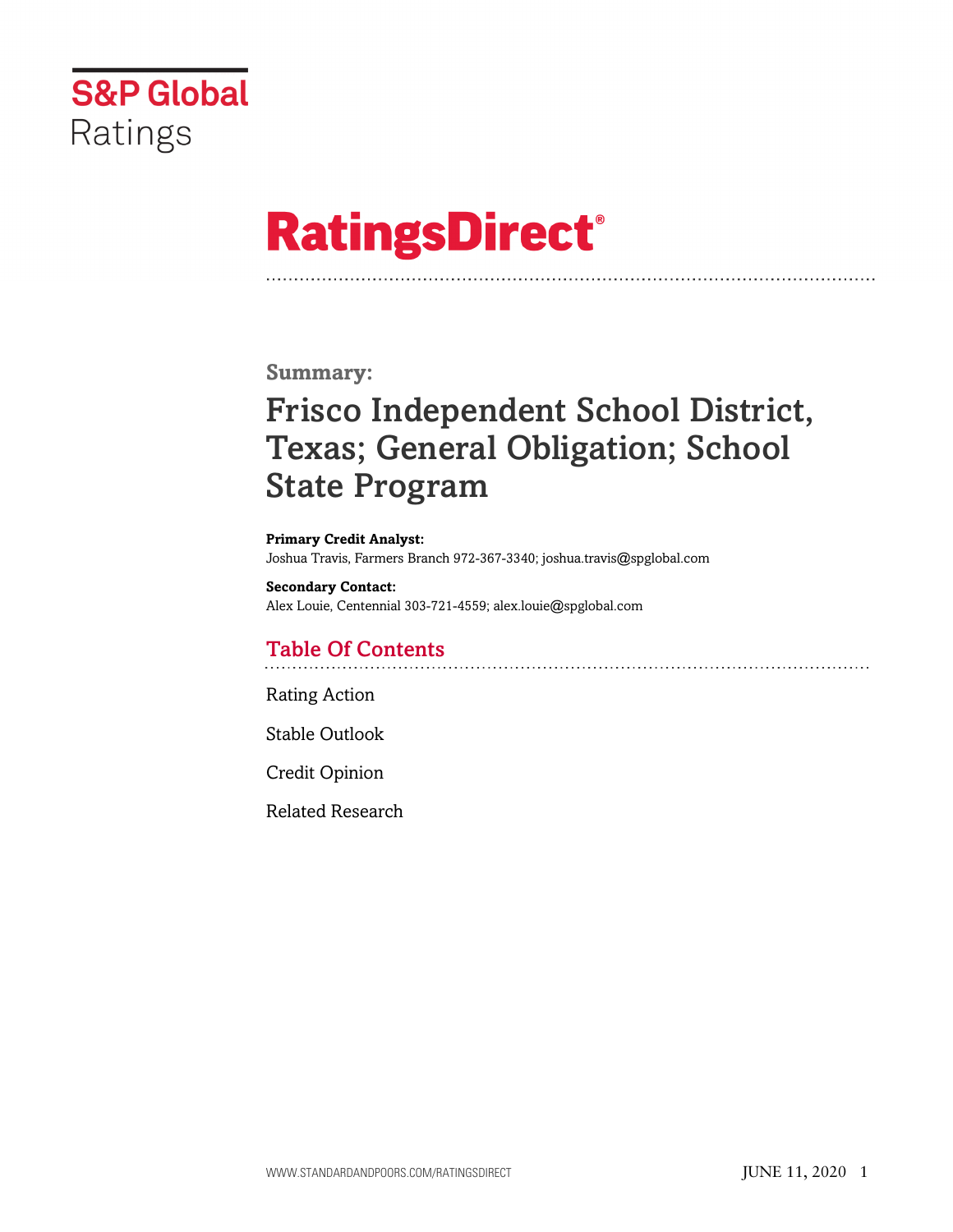## **Summary:**

# Frisco Independent School District, Texas; General Obligation; School State Program

| <b>Credit Profile</b>                                      |                 |          |
|------------------------------------------------------------|-----------------|----------|
| US\$175.87 mil unltd tax rfdg bnds ser 2020 due 02/15/2041 |                 |          |
| Long Term Rating                                           | AAA/Stable      | New      |
| <b>Underlying Rating for Credit Program</b>                | AA+/Stable      | New      |
| Frisco Indpt Sch Dist unltd tax sch bldg bnds              |                 |          |
| Long Term Rating                                           | AAA/Stable      | Current  |
| Underlying Rating for Credit Program                       | AA+/Stable      | Affirmed |
| Frisco Indpt Sch Dist GO                                   |                 |          |
| Long Term Rating                                           | $AA + /$ Stable | Affirmed |
| Frisco Indpt Sch Dist PSF/CRS                              |                 |          |
| Long Term Rating                                           | AAA/Stable      | Current  |
| <b>Underlying Rating for Credit Program</b>                | AA+/Stable      | Affirmed |

# <span id="page-1-0"></span>Rating Action

S&P Global Ratings assigned its 'AAA' long-term rating and 'AA+' underlying rating to Frisco Independent School District (ISD), Texas' \$175 million taxable series 2020 unlimited-tax refunding bonds. At the same time, S&P Global Ratings affirmed its 'AA+' long-term rating and underlying rating on the district's existing unlimited-tax general obligation (GO) debt. The outlook is stable.

Revenue from unlimited ad valorem taxes on all taxable property within the district secures the GO bonds. Bond proceeds will be used for various capital improvement projects throughout the district, including the construction of schools, purchase of land, and renovations of existing facilities.

The 'AAA' program rating reflects our view of the district's eligibility for the Texas Permanent School Fund (PSF) bond guarantee program. The program provides the security of a permanent fund of assets that the district could use to meet debt service on bonds guaranteed by the program. (For more information on the program rating, please see our report on the Texas PSF, published June 7, 2019, on RatingsDirect.)

### Credit overview

The district is located approximately 25 miles north of Dallas, in a high-growth area along the Dallas North and Sam Rayburn tollways. Continued economic expansion has resulted in sustained assessed valuation (AV) and enrollment growth while contributing to significant capital needs and a sizable debt burden. However, strong financial management practices have enabled the district to manage its capital program while sustaining positive financial results. Although officials report no appreciable slowdown in construction activity, the COVID-19-driven economic recession has arrived. (See "An Already Historic U.S. Downturn Now Looks Even Worse," published April 16, 2020.)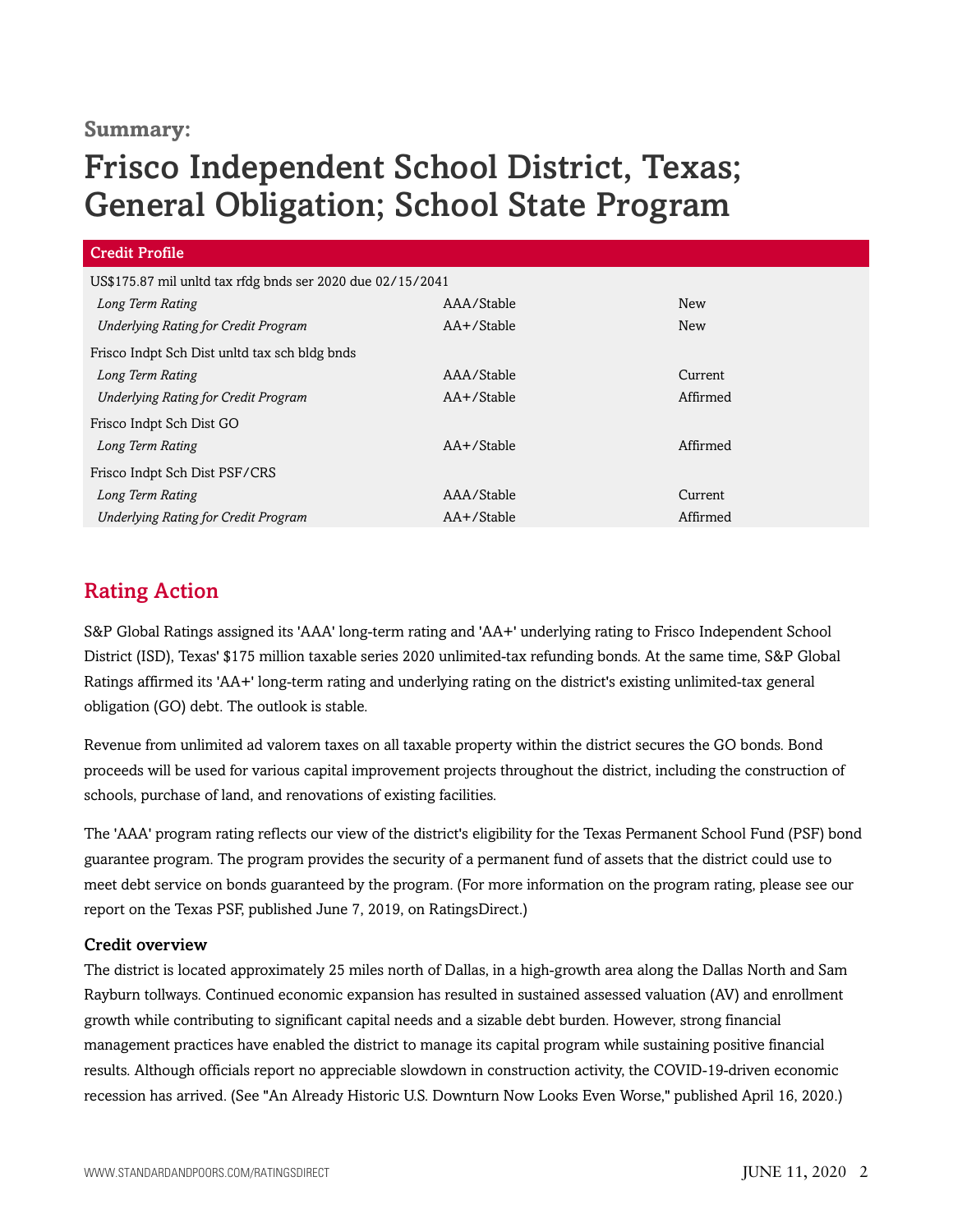However, with property taxes substantially collected for the year and no indication of state funding disruption, we believe that the district has sufficient financial flexibility, combined with strong management practices, to weather any near-term pressures. While we continue to monitor events related to COVID-19, we do not expect them to affect the district's ability to pay debt service or maintain its financial position through our outlook horizon.

The 'AA+' underlying rating reflects our view of the district's:

- Participation in the Dallas-Fort Worth metroplex's deep and diverse economy;
- Rapid economic growth, resulting in increasing property value and enrollment;
- Very strong resident income and wealth levels;
- Very strong finances; and
- Strong financial management policies under our financial management assessment methodology.

Partly offsetting the above strengths, in our view, are the district's elevated overall debt profile and plans for additional debt issuance.

The stable outlook on the program rating reflects our assessment of the Texas PSF's strength and liquidity.

The stable outlook on the underlying rating reflects our assumption that, despite the COVID-19 driven economic recession, the district will maintain its very strong financial position while the tax base remains stable.

#### Environmental, social, and governance factors

Our rating and analysis incorporate our view of the health and safety risk posed by the COVID-19 pandemic, which we believe could pressure budgets in the short term. Overall, we consider the district's social risks in line with that of the sector. We also analyzed the district's environmental and governance risks relative to its credit factors, and we determined that both are in line with our view of the sector standard.

### <span id="page-2-0"></span>Stable Outlook

#### Downside scenario

We could lower the rating if the district's finances deteriorate substantially to levels no longer comparable with those of peers or if additional debt issuance further increases its high overall debt per capita.

#### Upside scenario

Although we are unlikely to do so within the next two years, we could raise the underlying rating if tax base growth were to improve substantially, moderating debt ratios to levels we consider commensurate with those of higher-rated peers, with all else remaining stable.

# <span id="page-2-1"></span>Credit Opinion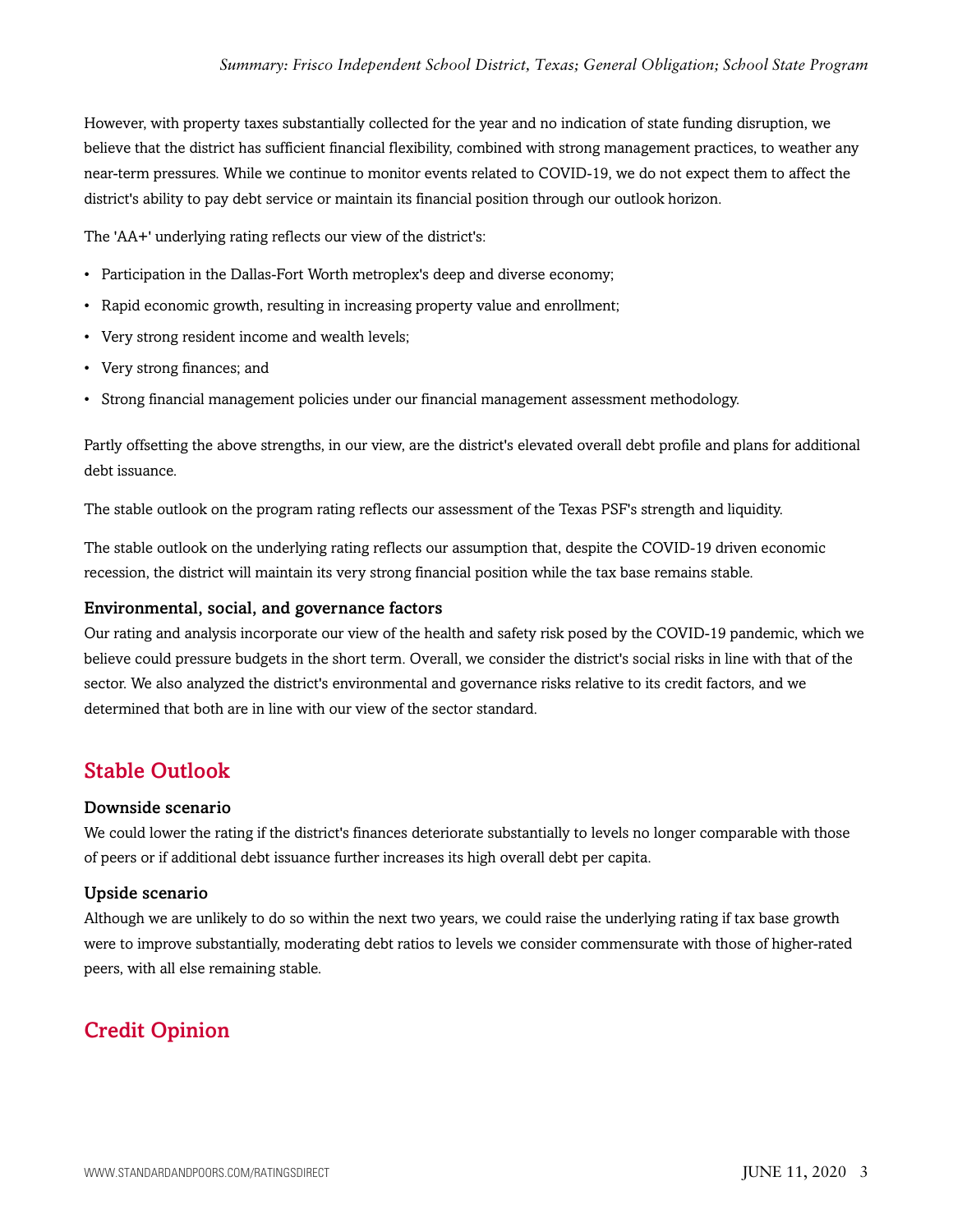#### Economy

Frisco ISD serves an estimated population of 293,209. Median household effective buying income is 179% of the national average, and per capita effective buying income is 149% of the national average, both of which we consider very strong. The district's total \$40.3 billion market value in 2019 is extremely strong, in our view, at \$137,613 per capita. The 10 largest taxpayers make up an estimated 4.8% of net taxable AV, which we consider very diverse.

The district serves a rapidly growing suburban community approximately 25 miles north of Dallas. The district and surrounding area have benefited from the Dallas metroplex's northward expansion, resulting in healthy residential and commercial growth in the local economy and making the school district one of Texas' fastest-growing, with enrollment nearly doubling over the past decade. The population has increased by more than 8x since the 2000 U.S. Census. While taxable value has continued to grow, AV slowed slightly to 7.9% growth in fiscal 2020 following multiple years of double-digit growth. Officials attributed the decelerating growth trend to slower appreciation of existing home values (as approximately 60% of the district's tax base is single-family residential). While the district has not observed any appreciable slowdown in construction or declines in existing home values, it is forecasting that growth could be stunted as a result of the coronavirus-driven recession. For these reasons, the district is budgeting for a slower, 5% annual rate of growth for next year, before dropping to 2% and no growth the following two years, sequentially.

In addition to the various commuting opportunities to employment centers throughout the Dallas area, the district is now home to several significant corporate employers, namely Toyota's North American headquarters and large corporate campuses for JP Morgan Chase and Liberty Mutual. The district also reports that the Professional Golfers' Assn. (PGA) is relocating its offices to the district. The PGA campus will include the headquarters, a resort style hotel, and a golf course, and is scheduled to open in 2022. In addition, smaller projects continue throughout the district, particularly along the Dallas North Tollway. The district also reports a recent sale of a large tract of land in the northern portion of its boundaries that will be developed into a large residential subdivision. Although officials are aware of no significant layoffs or furloughs resulting from the recession, significant reductions in workforce could affect local income levels and reduce commercial property values, affecting the district AV. We believe that the local tax base will largely remain stable, though we will continue to monitor the effects of the pandemic-driven recession.

#### Finances

A wealth equalization formula, based on property values and average daily attendance (property wealth per student), determines state funding for all school districts. Therefore, increases or decreases in average daily attendance (enrollment) can lead to corresponding movements in the amount of state revenue a district receives. For the 2019-2020 school year, enrollment came in at 62,730 students.

The district operates 73 schools and special program facilities and employs more than 7,000, including over 4,000 teachers. Throughout the late 1990s and early 2000s the district saw enrollment growth of 10% to 30%, annually, but over the past decade enrollment growth has decelerated: Although the average annual increase since 2010 is approximately 6.3%, annual growth has been less than 5.0% for the past four years. Management attributes the moderation of growth to shifting demographics and a somewhat slower growth housing market. As home prices continue to rise, young families began to be priced out of the area (though officials report that this trend may be shifting somewhat, as 2020 saw growth in elementary-age students). Also, many established residents in older neighborhoods have remained in the city even as their children have graduated and moved out. Given these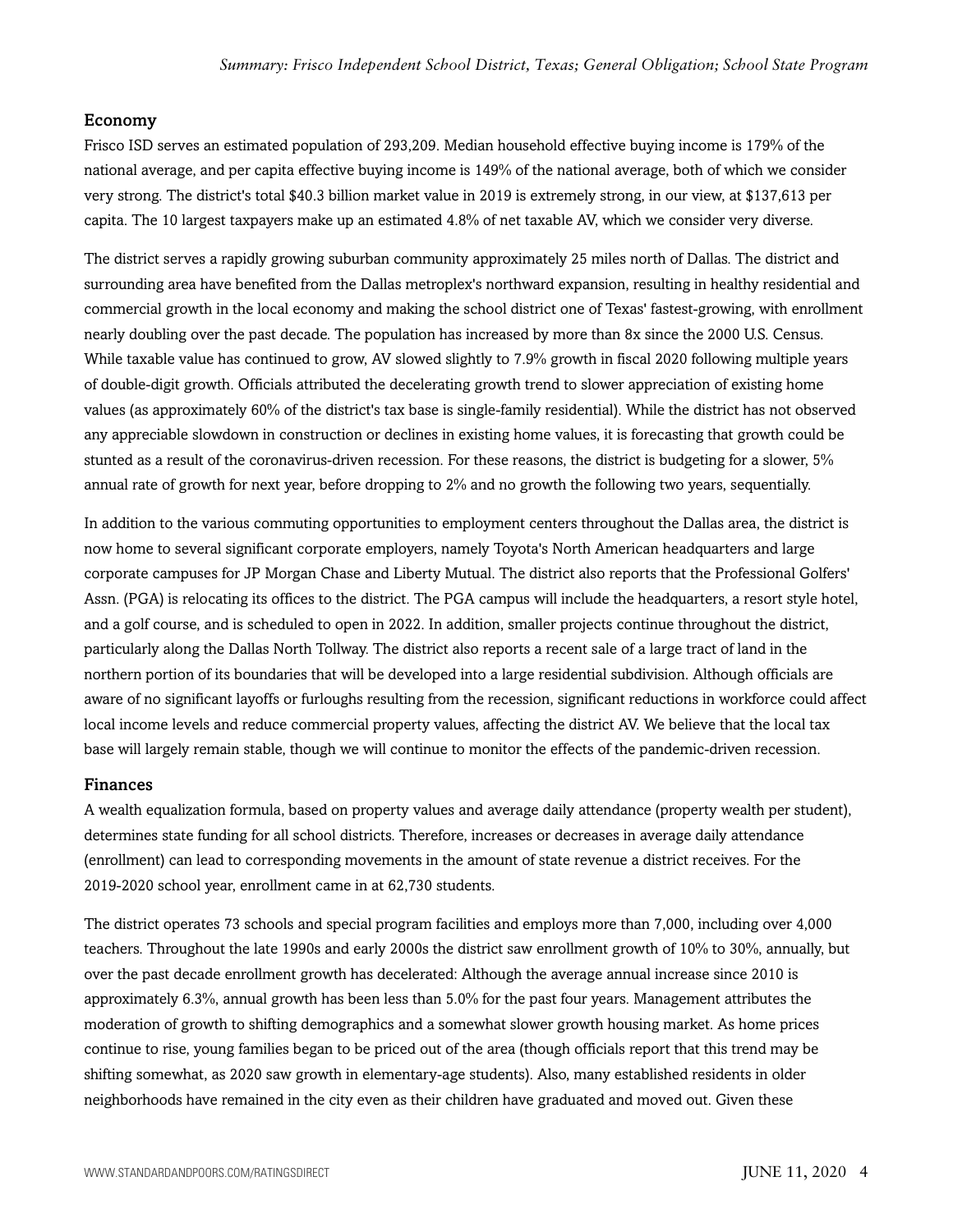demographic shifts, officials expect enrollment growth to remain moderate over the next five years. Given the onset of the recession, officials have further dialed back their growth assumptions and are budgeting for 1,000 to 1,500 additional students for fiscal 2021.

The district's available fund balance of \$206.3 million is very strong, in our view, at 39% of general fund expenditures at fiscal year-end (June 30) 2019. The district reported a surplus operating result of 8.3% of expenditures. Property taxes are the district's primary source of general fund revenue (81.4%), with state aid accounting for only 14.7% of revenue.

Despite continued growth stress, finances remain very strong, in our view, as a result of ongoing revenue growth and conservative budgeting. For fiscal 2019, the district was facing increased operating costs to open four campuses that were delayed from fiscal 2018, but was able to adopt a near-balanced budget. However, in the fall of 2018, voters approved a tax ratification election that increased the district's maintenance-and-operating levy to the maximum \$1.17 per \$100 of AV (from \$1.04), while correspondingly lowering the interest and sinking rate to 27 cents (from 42 cents). This resulted in an overall total tax rate decrease of two cents to taxpayers. The increased tax rate, combined with taxable value growth, led to a nearly \$100 million increase in property tax revenue that was partly offset by wealth recapture payments of \$14 million. As a Chapter 49 (formerly Chapter 41) district, Frisco's property wealth per average daily attendance exceeds the local enrichment level allowed by the state. Locally derived property tax revenue that is received above this level must be sent to the state to be redistributed to districts that are considered "property poor." Despite the recapture payment, the district realized a \$43.8 million surplus, of which \$30.0 million was assigned for future employee compensation.

For fiscal 2020, the district's adopted budget reflected an anticipated \$12 million surplus. The budget includes a lower maintenance-and-operating tax rate, as required by House Bill 3, of \$1.068 per \$100 of AV. Changes under House Bill 3 also resulted in lower recapture payments, with budgeted costs of only \$4.4 million. Subsequent to the adoption of the budget, the district amended the budget to provide a one-time stipend, in January, to staff amounting to \$5.6 million of the \$30.0 million reserved the prior year. Furthermore, with the governor's ordered closure of schools in March, the district transitioned to distance learning. While the district faced increasing costs associated with the closure of schools as a result of COVID-19, it also realized some savings (with utility savings and by not having to utilize substitute teachers). Despite this use of reserves for staff stipends, the district expects that the closure of schools will actually result in a net savings and now expects to realize a nearly \$20 million surplus.

For fiscal 2021, the district has not yet adopted its budget, but the district's proposed budget reflects another expected surplus. While state funding for fiscal 2021 is not expected to change, the district is concerned about funding status for the state's next biennium (fiscal years 2022 and 2023). Given these concerns, the district has committed to continue building fund balance to ensure adequate flexibility. Given the district's strong management practices and policies, conservative assumptions continue to be incorporated into the budget and we believe that the district will continue the long trend of surplus operations, maintaining its very strong financial profile despite the recession and uncertain funding picture over the medium term.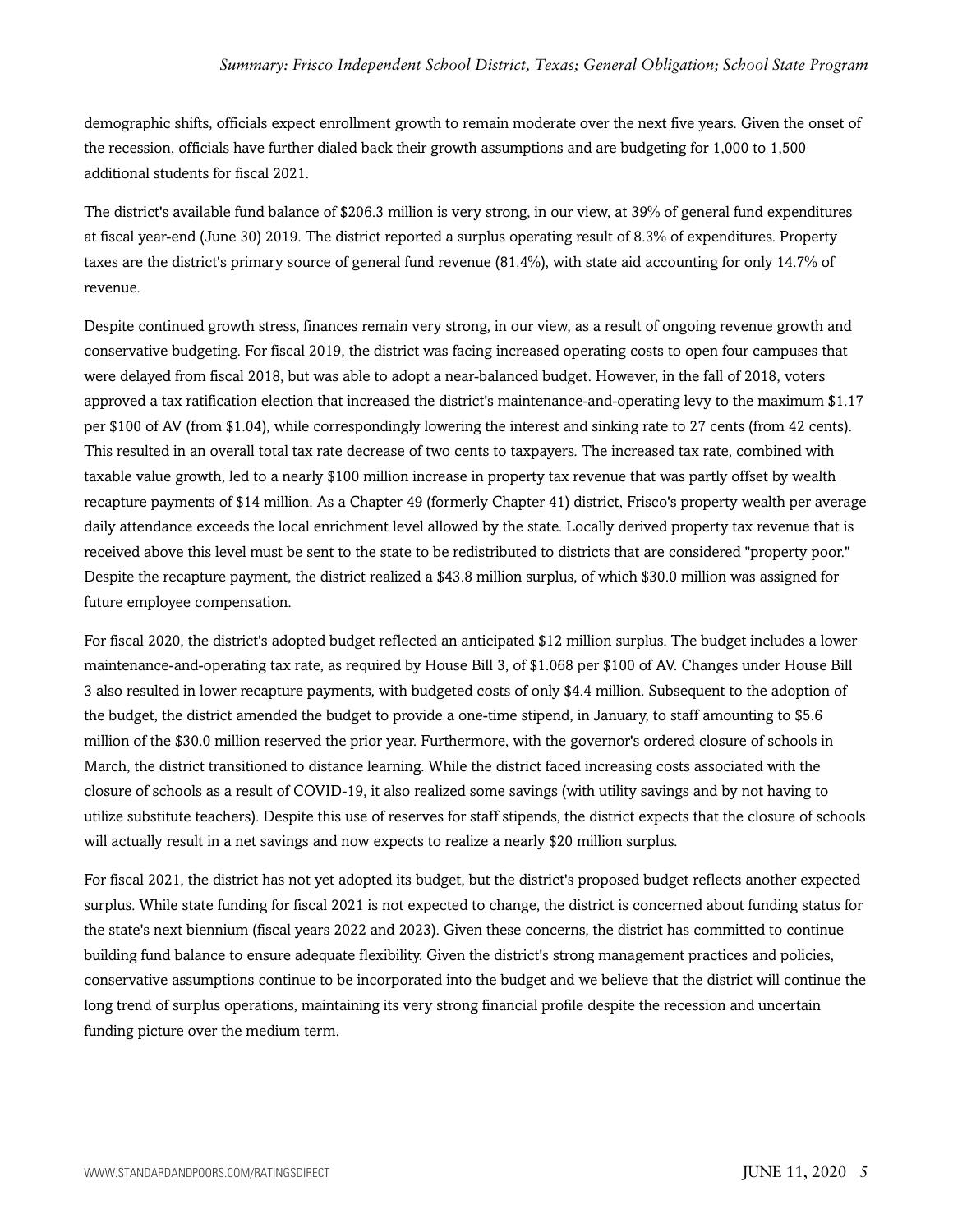#### Management

We consider the district's management practices strong under our financial management assessment methodology, indicating our view that financial practices are strong, well embedded, and likely sustainable.

Key practices include management's:

- Preparation of budgets based on expenditure trends, appraisals and estimates, and enrollment projections from internal and external demographers;
- Quarterly long-term financial updates to the school board, with budget-to-actual reports created monthly for use by the administration;
- In-depth and conservative investment policy, with quarterly investment reports to the board;
- Debt management plan that addresses the types of debt that can be issued, the allowable purposes for that debt, and the debt portfolio's composition;
- Capital improvement plan that is updated at least annually; and
- Formal policy of maintaining year-end general fund balance at a minimum 15% of expenditures, coupled with a higher informal target of 20% to 25%.

#### Debt

Overall net debt is moderate, in our opinion, at 5.9% of market value, but high at \$9,251 per capita. With 31% of the district's direct debt scheduled to be retired within 10 years, amortization is slow. The debt service carrying charge was 18.9% of total governmental fund expenditures excluding capital outlay, which we consider elevated, in fiscal 2019.

The district maintains approximately \$636 million in authorized but unissued debt, with another \$2 billion in debt already outstanding. The district plans to issue the remaining authorization over the next seven years, as capacity needs and tax base growth allow. We understand that the district has no privately placed or direct purchase debt outstanding, and that all of the district's debt outstanding is fixed-rate obligations. Given the future capacity needs and debt plans, we believe the district's debt profile will remain elevated.

Pension and other postemployment benefits (OPEB) liabilities

- We do not view pension and OPEB liabilities as an immediate source of credit pressure for Frisco ISD, as required contributions account for a small portion of total governmental expenditures and are not expected to materially increase over the next few years.
- Under a special funding situation, the state contributes a sizable share of the employer contribution and carries responsibility for its proportionate share of the unfunded liability.

Frisco ISD participated in the following plans, as of Aug. 31, 2019:

- Teacher Retirement System (TRS), 75% funded with a proportional share of the net pension liability equal to \$170.5 million
- Texas Public School Retired Employees Group Insurance Program (TRS-Care), which provides health insurance coverage to members of the TRS pension plan. TRS-Care is 3% funded and the district has a proportionate share of the net OPEB liability of \$189.4 million.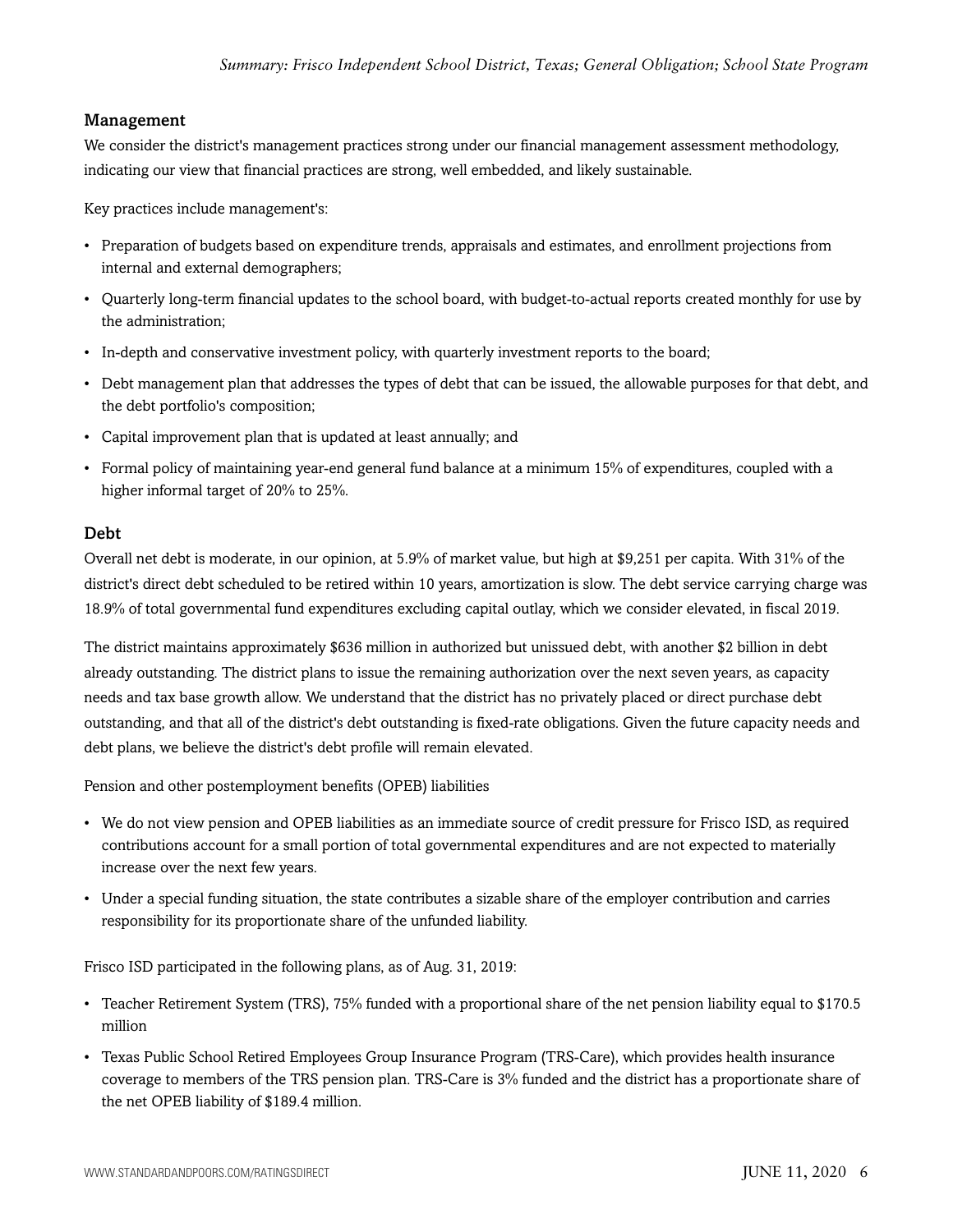In fiscal 2019, the district paid its full required contribution of \$11.7 million, or 1.6% of total governmental expenditures, toward its pension obligations. The district also paid \$2.8 million, or 0.4% of total governmental expenditures, toward its OPEB obligations. Pension and OPEB carrying charges totaled 1.9% of total governmental fund expenditures.

Given that contributions are done on a statutory basis that is typically lower than the actuarially determined contribution, last year's TRS contributions were materially lower than both static funding and minimum funding progress. However, legislative changes increasing contribution rates will likely improve both funding metrics, though some assumptions remain a credit concern. For more information, see "Pension Spotlight: Texas," published Feb. 25, 2020. Likewise, contributions to TRS-Care have not met actuarial recommendations and we believe that the liability and contributions will continue to grow. However, given the special funding situation, we believe that the district's postemployment benefit costs will remain manageable.

# <span id="page-6-0"></span>Related Research

Through The ESG Lens 2.0: A Deeper Dive Into U.S. Public Finance Credit Factors, April 28, 2020

Certain terms used in this report, particularly certain adjectives used to express our view on rating relevant factors, have specific meanings ascribed to them in our criteria, and should therefore be read in conjunction with such criteria. Please see Ratings Criteria at www.standardandpoors.com for further information. Complete ratings information is available to subscribers of RatingsDirect at www.capitaliq.com. All ratings affected by this rating action can be found on S&P Global Ratings' public website at www.standardandpoors.com. Use the Ratings search box located in the left column.